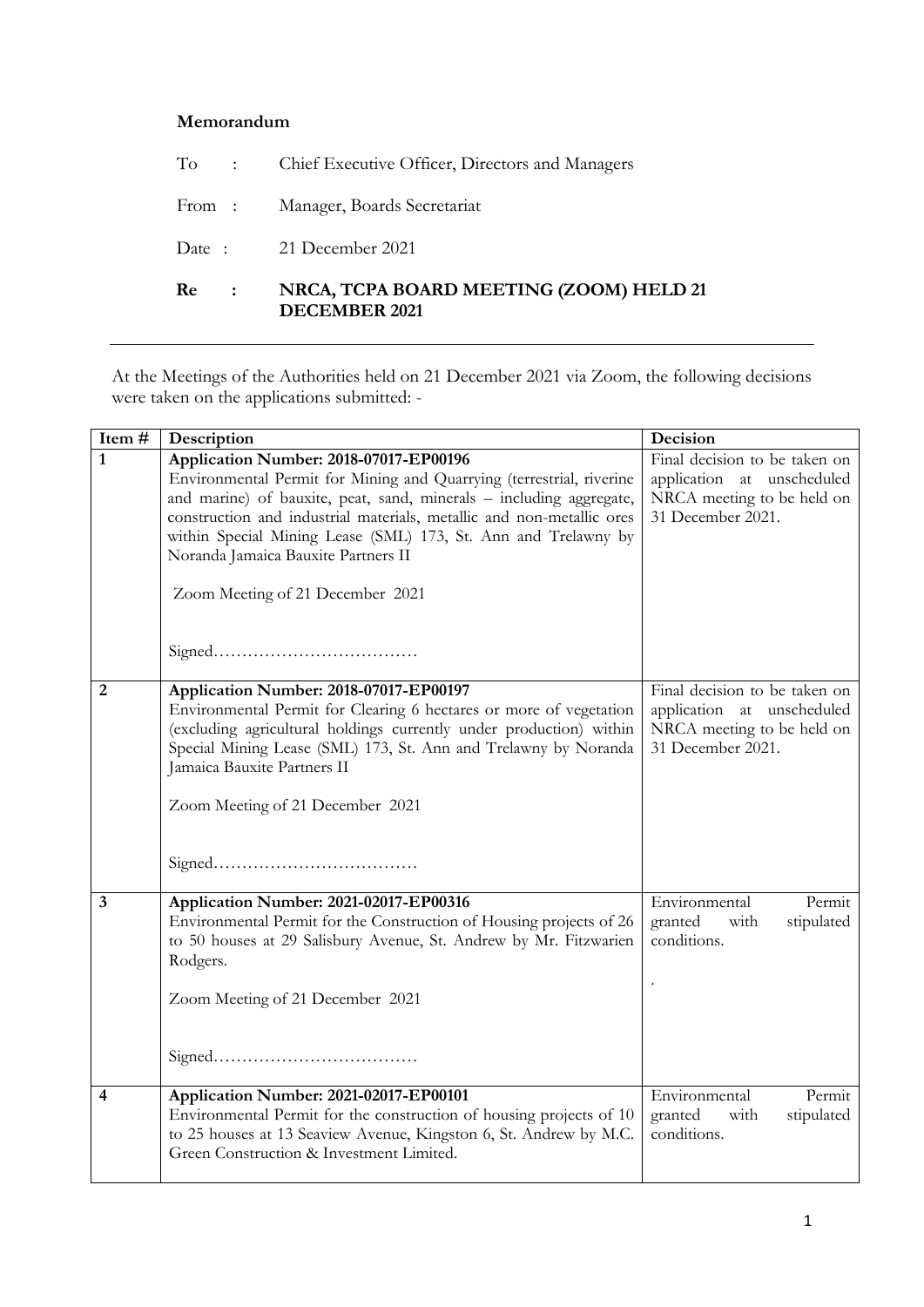|   | Zoom Meeting of 21 December 2021                                                                                                                                                                                                                                                                                                                        |                                                 |                      |
|---|---------------------------------------------------------------------------------------------------------------------------------------------------------------------------------------------------------------------------------------------------------------------------------------------------------------------------------------------------------|-------------------------------------------------|----------------------|
|   |                                                                                                                                                                                                                                                                                                                                                         |                                                 |                      |
|   |                                                                                                                                                                                                                                                                                                                                                         |                                                 |                      |
| 5 | Application Number: 2021-08017-EP00239<br>Environmental Permit for Construction or installation, and operation<br>of underground cables, gas lines or other such infrastructure with a<br>diameter of more than 10cm for the transport of gas, oil or chemicals<br>at Alice Eldermire Drive, Montego Bay, Massy Gas Products Jamaica<br>Limited (MGPL). | Environmental<br>granted<br>with<br>conditions. | Permit<br>stipulated |
|   | Zoom Meeting of 21 December 2021                                                                                                                                                                                                                                                                                                                        |                                                 |                      |
|   |                                                                                                                                                                                                                                                                                                                                                         |                                                 |                      |
| 6 | Application Number: 2021-11017-EP00219<br>Environmental Permit for Subdivision of 1-25 lots at Lower Works, St<br>Elizabeth by Grace Spence.<br>Zoom Meeting of 21 December 2021                                                                                                                                                                        | Environmental<br>granted<br>with<br>conditions. | Permit<br>stipulated |
|   |                                                                                                                                                                                                                                                                                                                                                         |                                                 |                      |
| 7 | Application Number: 2021-14017-EP00284<br>Environmental Permit for Major Road Improvement Projects<br>Including Realignment and Widening of Four (4) or more Lanes along<br>Passage Fort Drive, Grange Lane Portmore St. Catherine by the<br>National Works Agency.                                                                                     | Environmental<br>granted<br>with<br>conditions. | Permit<br>stipulated |
|   | Zoom Meeting of 21 December 2021                                                                                                                                                                                                                                                                                                                        |                                                 |                      |
|   |                                                                                                                                                                                                                                                                                                                                                         |                                                 |                      |
| 8 | Application Numbers: 2021-08017-EP00247<br>Environmental Permit for the modification, clearance or reclamation<br>of wetland at Lot A 76 Montego Bay, St. James by Seawind Key<br>Investment Limited.<br>Zoom Meeting of 21 December 2021                                                                                                               | Environmental<br>with<br>granted<br>conditions. | Permit<br>stipulated |
|   |                                                                                                                                                                                                                                                                                                                                                         |                                                 |                      |
| 9 | Application Number: 2021-14017-EP00268<br>Environmental Permit for the construction of office and commercial<br>complexes (including shopping complexes) of 5000 square metres or<br>greater at Part of Marlie Race Course, Old Harbour, St. Catherine by<br>Dorchester Mall Limited.                                                                   | Environmental<br>granted<br>with<br>conditions. | Permit<br>stipulated |
|   | Zoom Meeting of 21 December 2021                                                                                                                                                                                                                                                                                                                        |                                                 |                      |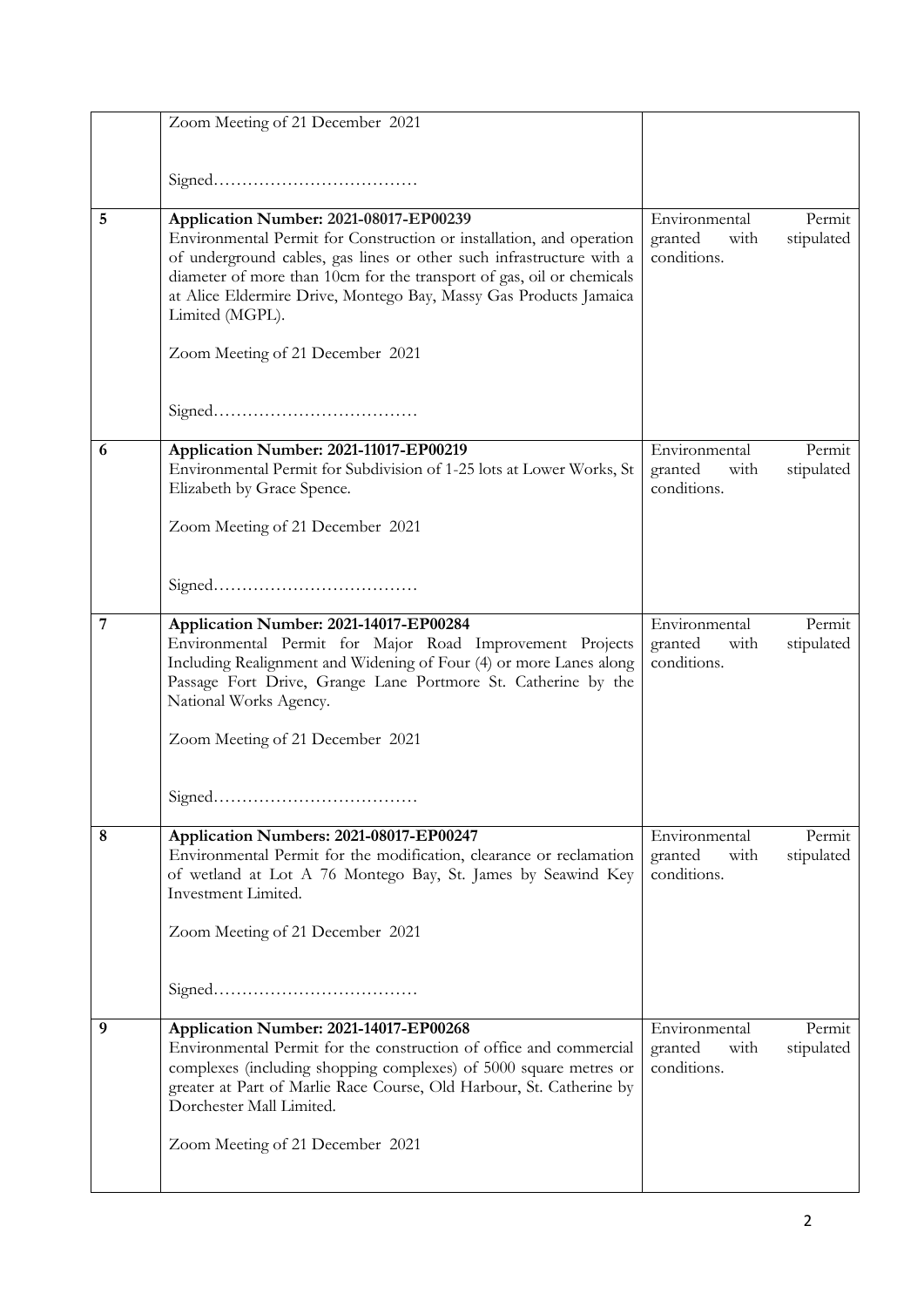| 10 | Application Number: 2021-05017-EP00256<br>Environmental Permit for the Construction and Operation of batching<br>and crushing plant (mobile and fixed) at Lees Block Making Factory,<br>Rosend St. Mary by Robert Williams (Lee's Block Making Factory).<br>Zoom Meeting of 21 December 2021                                  | Environmental<br>granted<br>with<br>conditions. | Permit<br>stipulated |
|----|-------------------------------------------------------------------------------------------------------------------------------------------------------------------------------------------------------------------------------------------------------------------------------------------------------------------------------|-------------------------------------------------|----------------------|
|    |                                                                                                                                                                                                                                                                                                                               |                                                 |                      |
| 11 | Application Number: 2021-05017-EP00220<br>Environmental Permit for the Construction and Operation of facilities<br>for the production of construction materials including blocks and<br>bricks at Rio Nuevo St. Mary by MF Construction (Marlon Ferguson).<br>Zoom Meeting of 21 December 2021                                | Environmental<br>granted<br>with<br>conditions. | Permit<br>stipulated |
|    |                                                                                                                                                                                                                                                                                                                               |                                                 |                      |
| 12 | Application Number: 2021-03017-EP00141<br>Removal of Grandfather Clause - Environmental Permit for the<br>construction and operation of containers and packaging materials at<br>Lot 7 Poorman's Corner Delisser Avenue St. Thomas by Orion<br>Manufacturing Company Limited.<br>Zoom Meeting of 21 December 2021             | Environmental<br>granted<br>with<br>conditions. | Permit<br>stipulated |
|    |                                                                                                                                                                                                                                                                                                                               |                                                 |                      |
| 13 | Application Number: 2021-03017-EP00140<br>Removal of Grandfather Clause - Environmental Permit for the<br>construction and operation of facilities for the manufacturing of soaps<br>and detergents at Lot 7 Poorman's Corner Delisser Avenue St. Thomas<br>by Fleetwood Jamaica Limited.<br>Zoom Meeting of 21 December 2021 | Environmental<br>granted<br>with<br>conditions. | Permit<br>stipulated |
| 14 | Application Numbers: 2021-02017-EP00253                                                                                                                                                                                                                                                                                       | Environmental                                   | Permit               |
|    | Environmental Permit for Construction of Housing Project of<br>Housing Project of 51 or more houses at 10-16 Howard Avenue,<br>Gretna Green, St. Andrew by GW Architects Limited.<br>Zoom Meeting of 21 December 2021                                                                                                         | granted<br>with<br>conditions.                  | stipulated           |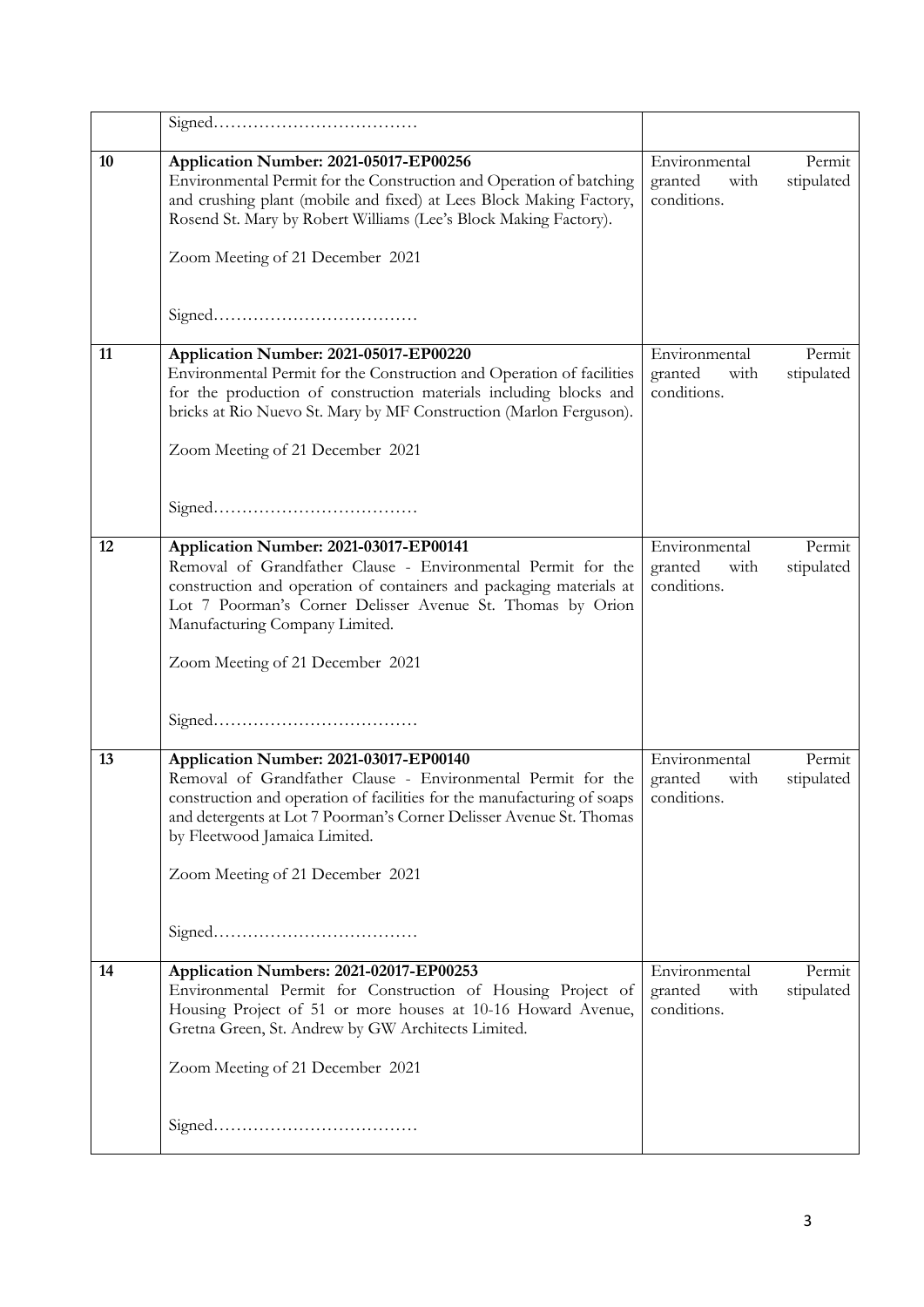| 15 | Application Number: 2021-02017-EP00153<br>Environmental Permit for housing construction of 10 to 25 units at 63<br>University Crescent, St Andrew by Mavster Development Limited.<br>Zoom Meeting of 21 December 2021                                                                                                                                                                                                                       | Environmental<br>with<br>granted<br>conditions. | Permit<br>stipulated   |
|----|---------------------------------------------------------------------------------------------------------------------------------------------------------------------------------------------------------------------------------------------------------------------------------------------------------------------------------------------------------------------------------------------------------------------------------------------|-------------------------------------------------|------------------------|
|    |                                                                                                                                                                                                                                                                                                                                                                                                                                             |                                                 |                        |
| 16 | Application Number: 2021-02017-EP00269<br>Environmental Permit for Construction and Operation of Facilities for<br>the Storage of Hazardous Materials, Toxic chemicals & other Similar<br>Substances at 228 Spanish Town Road, St Andrew by Caribbean<br>Products Company Limited.<br>Zoom Meeting of 21 December 2021                                                                                                                      | Environmental<br>with<br>granted<br>conditions. | Permit<br>stipulated   |
|    |                                                                                                                                                                                                                                                                                                                                                                                                                                             |                                                 |                        |
| 17 | Application Number: 2021-02017-EP00119<br>Environmental Permit for the construction of housing projects of 26<br>to 50 houses (27 units) at lots 1-8 Norbrook Heights (47 Hill Road),<br>Kingston 8, St. Andrew by Michelle Marzouka, Mark Ho-Tai and<br>Pradeep Vaswani.<br>Zoom Meeting of 21 December 2021                                                                                                                               | Environmental<br>granted<br>with<br>conditions. | Permit<br>stipulated   |
|    |                                                                                                                                                                                                                                                                                                                                                                                                                                             |                                                 |                        |
| 18 | Application Numbers: 2021-02017-EL00031 A, B & C<br>Environmental Licences (NRC Wastewater and Sludge Regulations,<br>$2013$ for:<br>Construction of a wastewater treatment plant<br>Operation of a wastewater treatment plant<br>Discharge of treated sewage effluent<br>At lots 1-8 Norbrook Heights (47 Hill Road), Kingston 8, St. Andrew<br>by Michelle Marzouka, Mark Ho-Tai and Pradeep Vaswani.<br>Zoom Meeting of 21 December 2021 | Environmental<br>granted<br>with<br>conditions. | Licences<br>stipulated |
|    |                                                                                                                                                                                                                                                                                                                                                                                                                                             |                                                 |                        |
| 19 | Application Number: 2021-05017-EP00246<br>Environmental Permit for Construction of Housing Projects of 26 to<br>50 units at Lot 6A, Ocean Ridge, St. Mary by H.R.H.D Development<br>Company Ltd.<br>Zoom Meeting of 21 December 2021                                                                                                                                                                                                        | Environmental<br>granted<br>with<br>conditions. | Permit<br>stipulated   |
|    |                                                                                                                                                                                                                                                                                                                                                                                                                                             |                                                 |                        |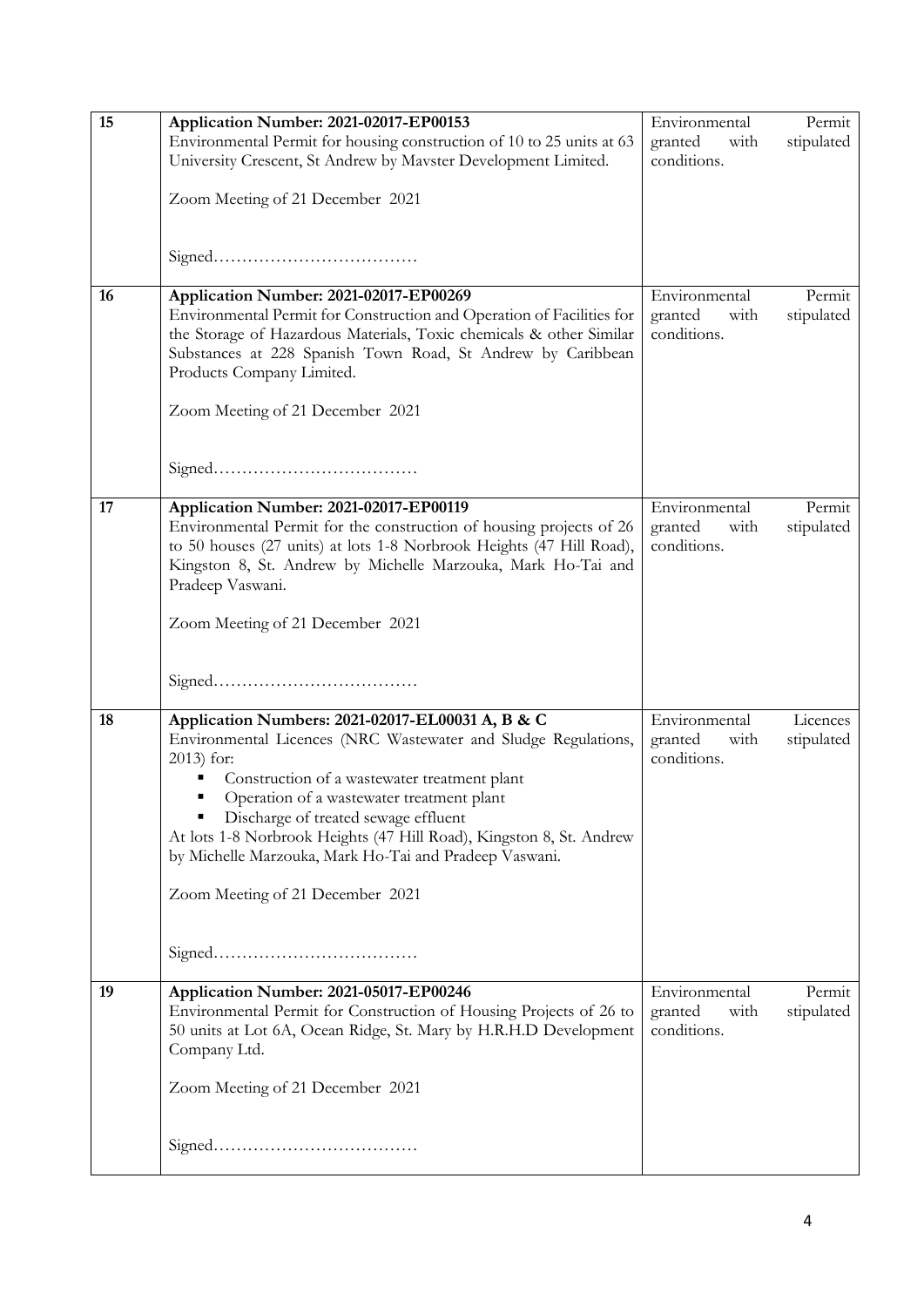| 20 | Application Numbers: 2021-05017-EL00058A-C<br>Environmental Licences (NRC Wastewater and Sludge Regulations,<br>2013) for:<br>Reconstruction of a wastewater treatment plant<br>п<br>Operation of a wastewater treatment plant<br>Ξ<br>Discharge of treated sewage effluent<br>٥<br>at Lot 6A, Ocean Ridge, St. Mary by H.R.H.D Development Company<br>Ltd.<br>Zoom Meeting of 21 December 2021 | Environmental<br>with<br>granted<br>conditions. | Licences<br>stipulated |
|----|-------------------------------------------------------------------------------------------------------------------------------------------------------------------------------------------------------------------------------------------------------------------------------------------------------------------------------------------------------------------------------------------------|-------------------------------------------------|------------------------|
| 21 | Application Number: 2021-12017-EP00296<br>Environmental Permit for the construction of housing projects of 10<br>to 25 houses at Lots 11 and 12 Dunsinane, Manchester by Junior Cox.<br>Zoom Meeting of 21 December 2021                                                                                                                                                                        | Environmental<br>granted<br>with<br>conditions. | Permit<br>stipulated   |
| 22 | Application Numbers: 2021-12017-EL00074A-C<br>Environmental Licences (NRC Wastewater and Sludge Regulations,<br>2013) for:<br>Construction of a wastewater treatment plant<br>п<br>Operation of a wastewater treatment plant<br>Ξ<br>Discharge of treated sewage effluent<br>Ξ<br>at Lots 11 and 12 Dunsinane, Manchester by Junior Cox<br>Zoom Meeting of 21 December 2021                     | Environmental<br>granted<br>with<br>conditions. | Licences<br>stipulated |
| 23 | Application Number: 2021-06017-EP00191<br>Environmental Permit for the construction of housing projects of 10<br>to 25 houses at Lot #89 Ricketts Avenue, Cardiff Hall, St. Ann by<br>Kevin Whyte.<br>Zoom Meeting of 21 December 2021                                                                                                                                                          | Environmental<br>granted<br>with<br>conditions. | Permit<br>stipulated   |
| 24 | Application Numbers: 2021-06017-EL00044 A-C<br>Environmental Licences (NRC Wastewater and Sludge Regulations,<br>$2013$ for:<br>Construction of a wastewater treatment plant<br>Operation of a wastewater treatment plant<br>Discharge of treated sewage effluent<br>at Lot #89 Ricketts Avenue, Cardiff Hall, St. Ann by Kevin Whyte.<br>Zoom Meeting of 21 December 2021                      | Environmental<br>granted<br>with<br>conditions. | Licences<br>stipulated |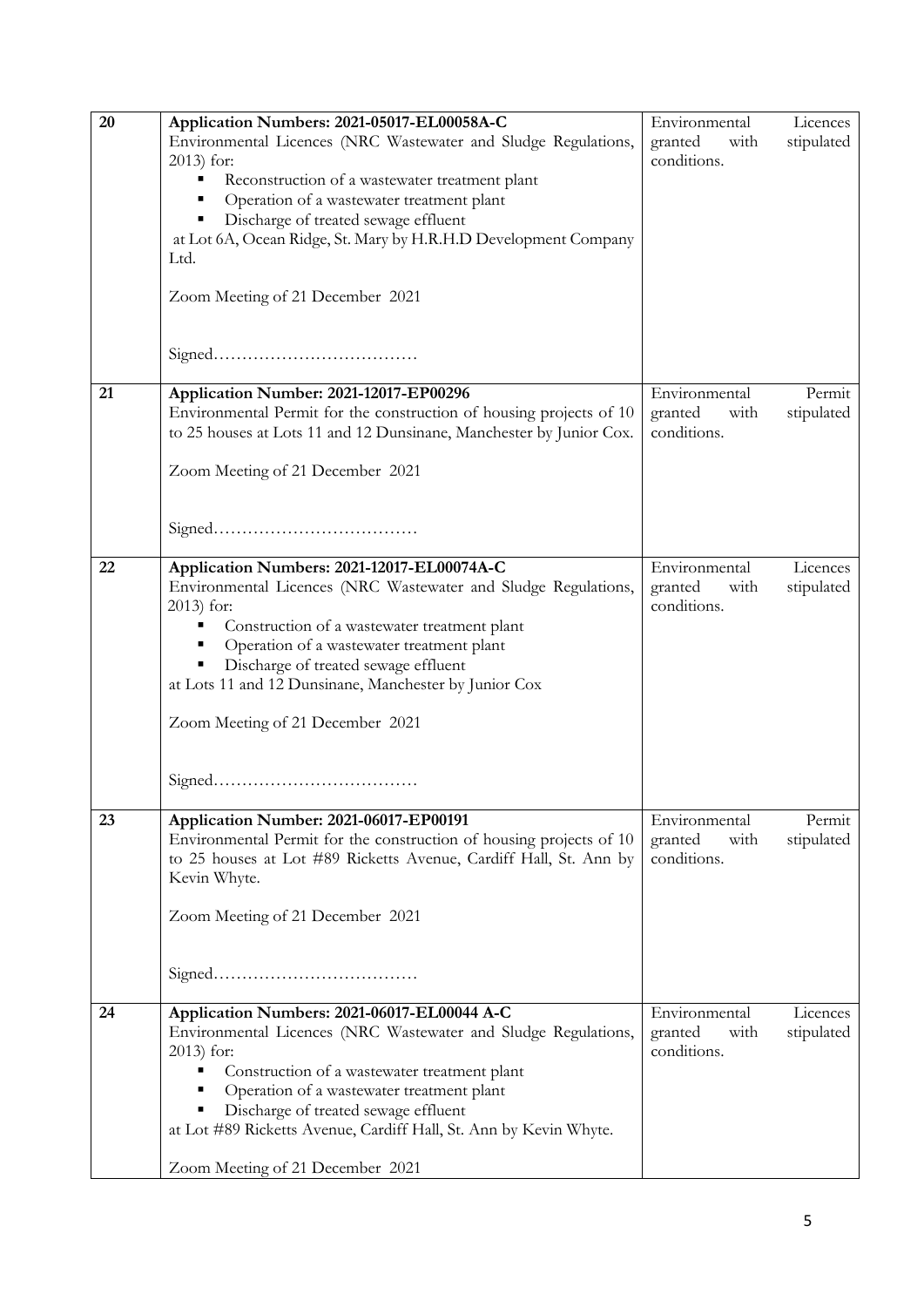| 25 | Application Number: 2021-02017-EP00265<br>Environmental Permit for Construction and operation of Office and<br>Commercial Complexes (including shopping centres) of 5000 square<br>metres or greater at 22 Chalmers Avenue, Kingston 10 by Synergy<br>Design Studio.<br>Zoom Meeting of 21 December 2021<br>${\bf Signed.}\label{eq:1} \vspace{-0.1cm}$ | Environmental<br>Permit<br>stipulated<br>granted<br>with<br>conditions. |
|----|---------------------------------------------------------------------------------------------------------------------------------------------------------------------------------------------------------------------------------------------------------------------------------------------------------------------------------------------------------|-------------------------------------------------------------------------|
| 26 |                                                                                                                                                                                                                                                                                                                                                         |                                                                         |
|    | Application Number: 2021-02001-PB00753<br>Planning Permission for the construction of an Office/Commercial<br>Building (Business Process Outsourcing) at 22 Chalmers Avenue,<br>Kingston 10 by Synergy Design Studio.<br>Zoom Meeting of 21 December 2021                                                                                               | Planning Permission granted<br>with stipulated conditions               |
|    |                                                                                                                                                                                                                                                                                                                                                         |                                                                         |
| 27 | Application Number: 2021-06017-EP00232<br>Environmental Permit for Construction and Operation of Batching<br>and Crushing Plants at Pear Tree Bottom, St. Ann by Jamaica Pre-Mix<br>Limited.<br>Zoom Meeting of 21 December 2021                                                                                                                        | Environmental<br>Permit<br>stipulated<br>granted<br>with<br>conditions  |
|    |                                                                                                                                                                                                                                                                                                                                                         |                                                                         |
| 28 | Application Number: 2021-06017-EP00233<br>Environmental Permit for Construction and Operation of facilities for<br>Hydrocarbon Production, Refining, Storage and Stockpiling at Pear<br>Tree Bottom, St. Ann by Jamaica Pre-Mix Limited.<br>Zoom Meeting of 21 December 2021                                                                            | Environmental<br>Permit<br>granted<br>with<br>stipulated<br>conditions. |
|    |                                                                                                                                                                                                                                                                                                                                                         |                                                                         |
| 29 | Application Number: 2021-06017-EP00234<br>Environmental Permit for construction and operation of wastewater<br>treatment plants which do not discharge effluent to the environment at<br>Pear Tree Bottom, St. Ann by Jamaica Pre-Mix Limited.<br>Zoom Meeting of 21 December 2021                                                                      | Environmental<br>Permit<br>stipulated<br>granted<br>with<br>conditions. |
|    | ${\bf Signal.}\label{prop:1}$                                                                                                                                                                                                                                                                                                                           |                                                                         |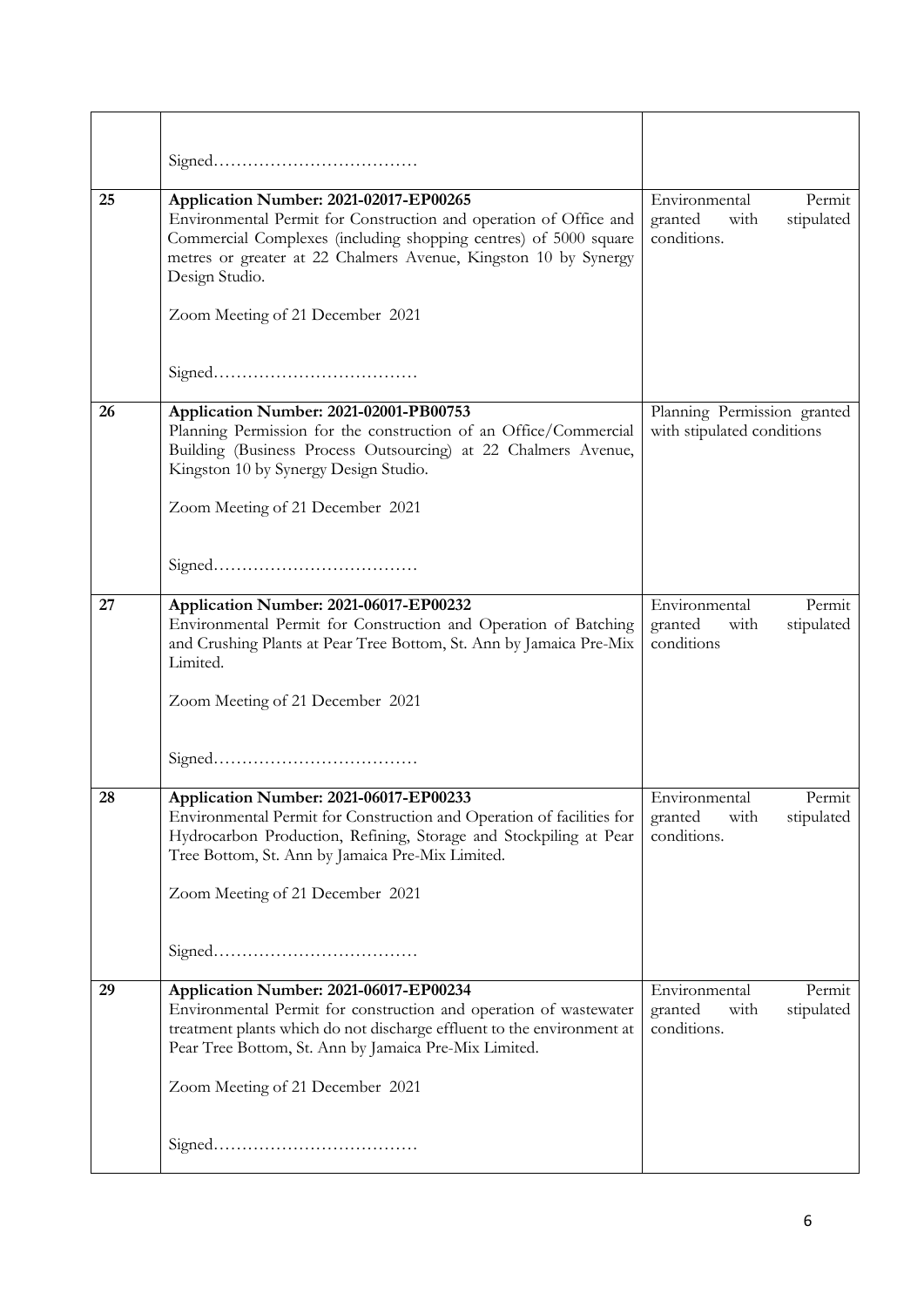| 30 | Application Number: 2021-09017-EP00189                                                                                                                                                                                                                                                                                                                                              | Environmental                  | Permit     |
|----|-------------------------------------------------------------------------------------------------------------------------------------------------------------------------------------------------------------------------------------------------------------------------------------------------------------------------------------------------------------------------------------|--------------------------------|------------|
|    | Environmental Permits for Construction and Operation of Batching                                                                                                                                                                                                                                                                                                                    | granted<br>with                | stipulated |
|    | Plants at Rhodes Hall, Hanover by Jamaica Pre-Mix Limited.                                                                                                                                                                                                                                                                                                                          | conditions.                    |            |
|    | Zoom Meeting of 21 December 2021                                                                                                                                                                                                                                                                                                                                                    |                                |            |
|    |                                                                                                                                                                                                                                                                                                                                                                                     |                                |            |
| 31 | Application Number: 2021-09017-EP00188                                                                                                                                                                                                                                                                                                                                              | Environmental                  | Permit     |
|    | Environmental Permit for Construction and Operation of facilities for<br>Hydrocarbon Production, Refining, Storage and Stockpiling at Rhodes<br>Hall, Hanover by Jamaica Pre-Mix Limited.                                                                                                                                                                                           | granted<br>with<br>conditions. | stipulated |
|    | Zoom Meeting of 21 December 2021                                                                                                                                                                                                                                                                                                                                                    |                                |            |
|    |                                                                                                                                                                                                                                                                                                                                                                                     |                                |            |
| 32 | Application Number: 2021-09017-EP00190                                                                                                                                                                                                                                                                                                                                              | Environmental                  | Permit     |
|    | Environmental Permit for construction and operation of wastewater<br>treatment plants which do not discharge effluent to the environment at<br>Rhodes Hall, Hanover by Jamaica Pre-Mix Limited.                                                                                                                                                                                     | granted<br>with<br>conditions. | stipulated |
|    | Zoom Meeting of 21 December 2021                                                                                                                                                                                                                                                                                                                                                    |                                |            |
|    |                                                                                                                                                                                                                                                                                                                                                                                     |                                |            |
| 33 | Application Number: 2021-06017-EP00244<br>Environmental Permit for Construction of Housing Projects of 26 to<br>50 houses at Lot 3 Dairy, Discovery Bay, St. Ann by Kefordco<br>Development Limited.                                                                                                                                                                                | Environmental<br>deferred.     | Permit     |
|    | Zoom Meeting of 21 December 2021                                                                                                                                                                                                                                                                                                                                                    |                                |            |
|    |                                                                                                                                                                                                                                                                                                                                                                                     |                                |            |
| 34 | Application Numbers: 2021-06017-EL00063A-C<br>Environmental Licences (NRC Wastewater and Sludge Regulations,<br>$2013$ for:<br>Reconstruction of a wastewater treatment plant<br>Operation of a wastewater treatment plant<br>Discharge of treated sewage effluent<br>at Lot 3 Dairy, Discovery Bay, St. Ann by Kefordco Development<br>Limited<br>Zoom Meeting of 21 December 2021 | Environmental<br>deferred.     | Licences   |
|    |                                                                                                                                                                                                                                                                                                                                                                                     |                                |            |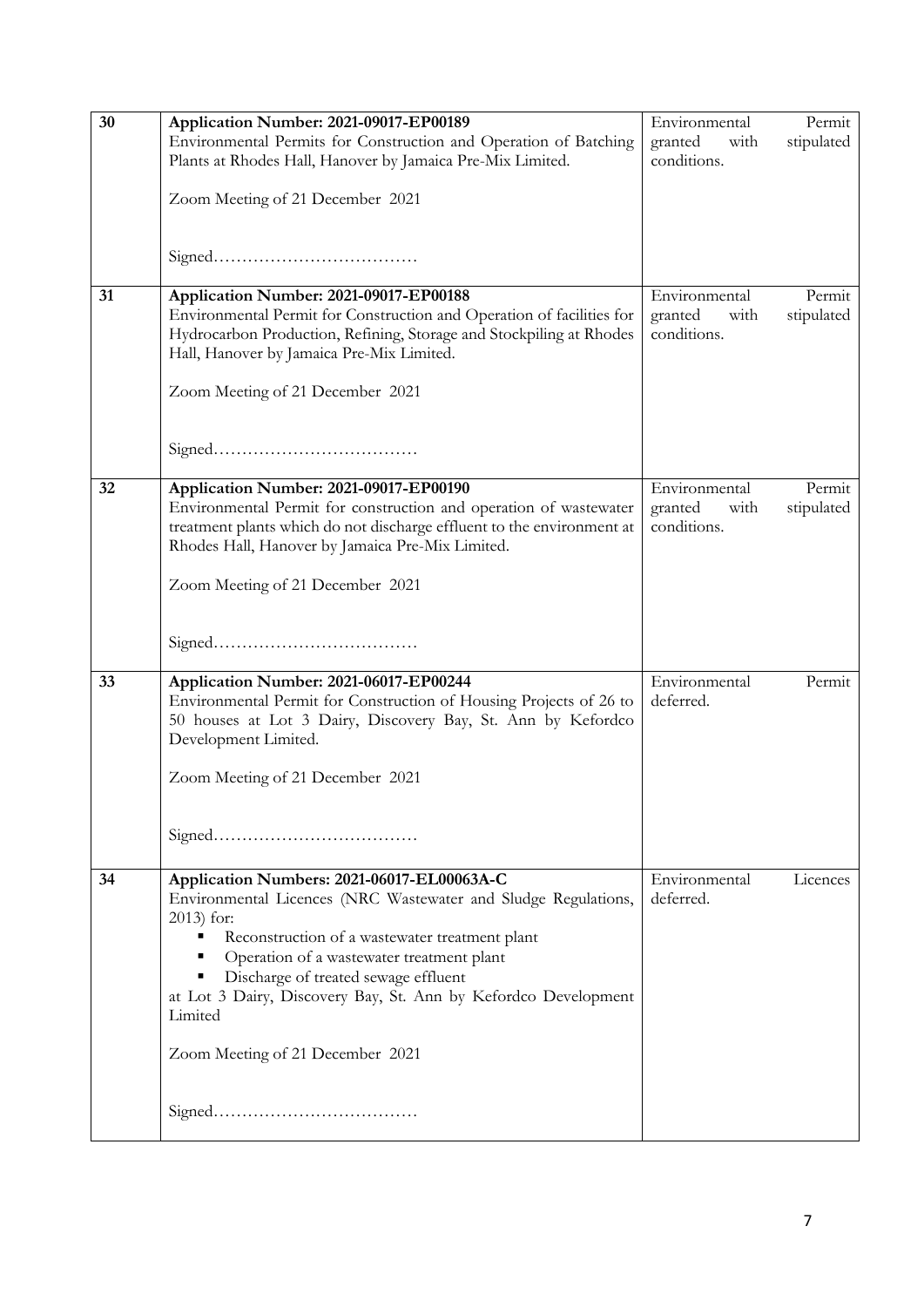| 35 | Application Number: 2009-09017-EP00156                                   | Renewal of Environmental       |
|----|--------------------------------------------------------------------------|--------------------------------|
|    | RENEWAL - Environmental Permit for Construction and operation            | Permit granted with stipulated |
|    | of facilities for hydrocarbon production, refining, storage and          | conditions.                    |
|    | stockpiling at Haughton Court, Lucea, Hanover by Copperwood Farms        |                                |
|    | Limited.                                                                 |                                |
|    | Zoom Meeting of 21 December 2021                                         |                                |
|    |                                                                          |                                |
|    |                                                                          |                                |
|    |                                                                          |                                |
|    |                                                                          |                                |
| 36 | Application Number: 2015-09017-EP00157                                   | Renewal of Environmental       |
|    | RENEWAL - Environmental Permit for Construction and Operation            | Permit granted with stipulated |
|    | of Slaughterhouse and Abattoir at Haughton Court, Lucea, Hanover by      | conditions.                    |
|    | Copperwood Farms Limited.                                                |                                |
|    |                                                                          |                                |
|    | Zoom Meeting of 21 December 2021                                         |                                |
|    |                                                                          |                                |
|    |                                                                          |                                |
|    |                                                                          |                                |
| 37 | Application Number: 2015-09017-EP00156                                   | Renewal of Environmental       |
|    | RENEWAL - Environmental Permit for Construction and Operation            | Permit granted with stipulated |
|    | of Fish and Meat Processing Plants at Haughton Court, Lucea,             | conditions.                    |
|    | Hanover by Copperwood Farms Limited.                                     |                                |
|    |                                                                          |                                |
|    | Zoom Meeting of 21 December 2021                                         |                                |
|    |                                                                          |                                |
|    |                                                                          |                                |
|    |                                                                          |                                |
| 38 | Application Number: 2016-14017-EP00157                                   | Renewal of Environmental       |
|    | RENEWAL - Environmental Permit for Construction and Operation            | Permit granted with stipulated |
|    | of Hazardous Waste Removal Storage, Transportation, Treatment or         | conditions.                    |
|    | Disposal Facility (mobile or fixed) at Worthy Park Estate, Lluidas Vale, |                                |
|    | St. Catherine by Worthy Park Estate Limited.                             |                                |
|    |                                                                          |                                |
|    | Zoom Meeting of 21 December 2021                                         |                                |
|    |                                                                          |                                |
|    |                                                                          |                                |
|    |                                                                          |                                |
| 39 | Application Number: 2016-14017-EP00158                                   | Renewal of Environmental       |
|    | RENEWAL - Environmental Permits for Construction and Operation           | Permit granted with stipulated |
|    | of Facilities for the Storage of Hazardous Materials, Toxic chemicals &  | conditions.                    |
|    | other Similar Substances at Worthy Park Estate, Lluidas Vale, St.        |                                |
|    | Catherine by Worthy Park Estate Limited.                                 |                                |
|    |                                                                          |                                |
|    | Zoom Meeting of 21 December 2021                                         |                                |
|    |                                                                          |                                |
|    |                                                                          |                                |
|    |                                                                          |                                |
|    |                                                                          | Amendment                      |
| 40 | Application Number: 2018-09017-EP00105                                   | to<br>Environmental<br>Permit  |
|    |                                                                          |                                |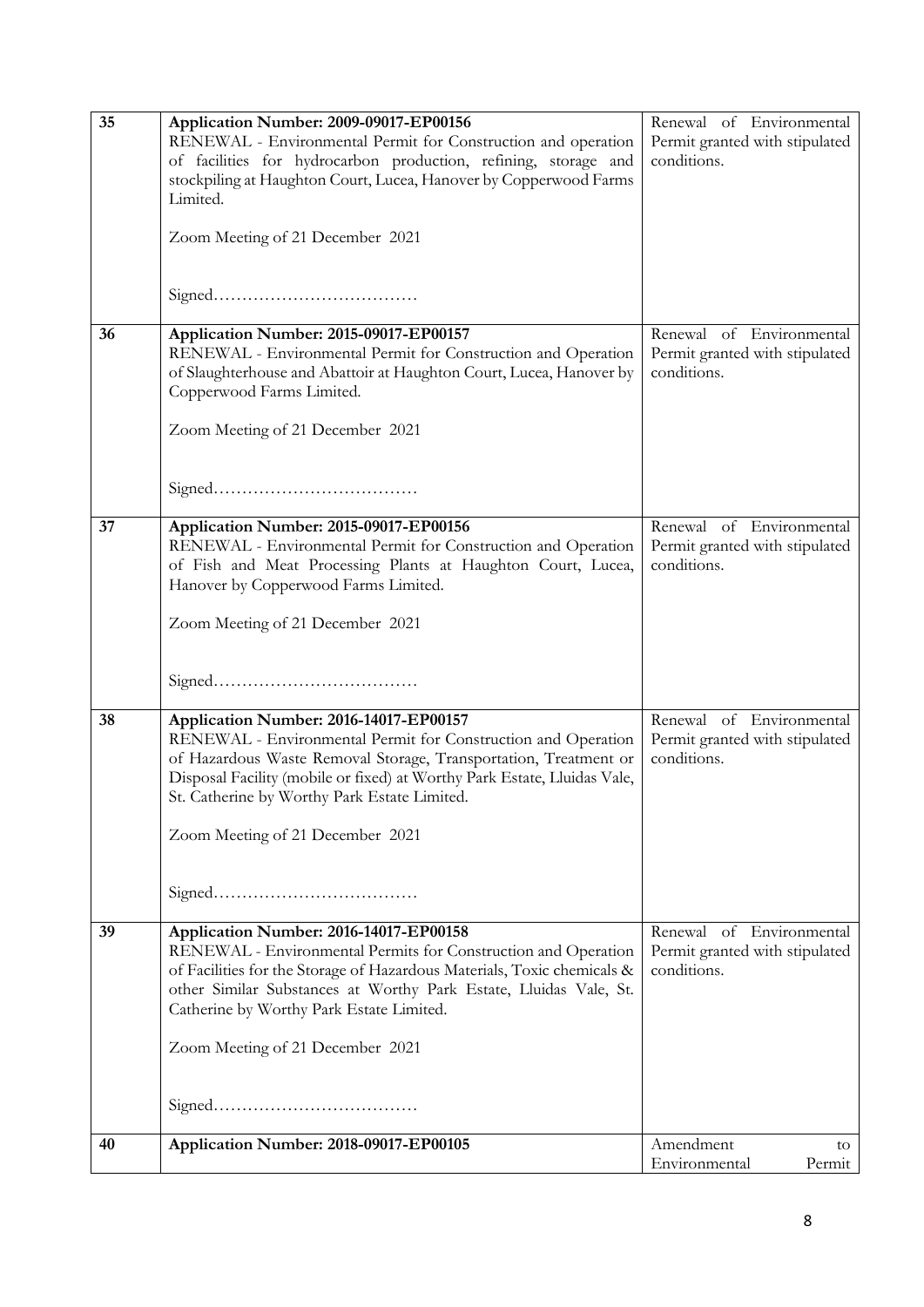|    | Amendment to Environmental Permit for subdivision and<br>construction of housing projects of 26 to 50 houses at Lot 55 Haughton<br>Court by Emerson Symister.<br>Zoom Meeting of 21 December 2021                                                                                                                                                                                                                                                                         | with<br>stipulated<br>granted<br>conditions.                                                 |
|----|---------------------------------------------------------------------------------------------------------------------------------------------------------------------------------------------------------------------------------------------------------------------------------------------------------------------------------------------------------------------------------------------------------------------------------------------------------------------------|----------------------------------------------------------------------------------------------|
|    |                                                                                                                                                                                                                                                                                                                                                                                                                                                                           |                                                                                              |
| 41 | Application Numbers: 2018-09017-EL00014A-C;<br>2018-09017-<br>EL00015A-C<br>Amendment to Environmental Licences (NRC Wastewater and Sludge<br>Regulations, 2013) for:<br>Construction of a sewage treatment plant<br>Operation of a sewage treatment plant<br>Discharge of treated sewage effluent<br>at Lot 55 Haughton Court by Emerson Symister<br>Zoom Meeting of 21 December 2021                                                                                    | Amendment<br>to<br>Environmental<br>Licences<br>granted<br>stipulated<br>with<br>conditions. |
| 42 | Application Number: 2021-02017-EP00242<br>Amendment to Environmental Permit for Construction and operation<br>of Office and Commercial Complexes (including shopping centres) of<br>5000 square metres or greater at 1-3 at Trafalgar Road by Trafalgar One<br>Limited.<br>Zoom Meeting of 21 December 2021                                                                                                                                                               | Amendment<br>to<br>Environmental<br>Permit<br>granted<br>stipulated<br>with<br>conditions.   |
| 43 | Application Number: 2019-05017-EP00060<br>Amendment to Environmental Permit for construction and operation  <br>of a petroleum storage and dispensing facility for hydrocarbon<br>production, refining, storage and stockpiling at Rubis Port Maria, St.<br>Mary by Rubis Energy Jamaica Limited.<br>Zoom Meeting of 21 December 2021                                                                                                                                     | Amendment<br>to<br>Environmental<br>Permit<br>with<br>granted<br>stipulated<br>conditions.   |
| 44 | Application Number: 2019-07017-BL00011<br>Amendment - Beach Licence for use of the foreshore and floor of the<br>sea and water column for:<br>The construction of three (3) groynes (previously 2 groynes)<br>The construction of two (2) breakwaters (previously 1<br>breakwater)<br>The installation and maintenance of sixteen (16) wooden<br>pylons to support four (4) sea hammocks<br>Commercial Recreational use in association with a hotel 200<br>rooms and over | Amendment<br>Beach<br>to<br>Licences<br>granted<br>with<br>stipulated conditions.            |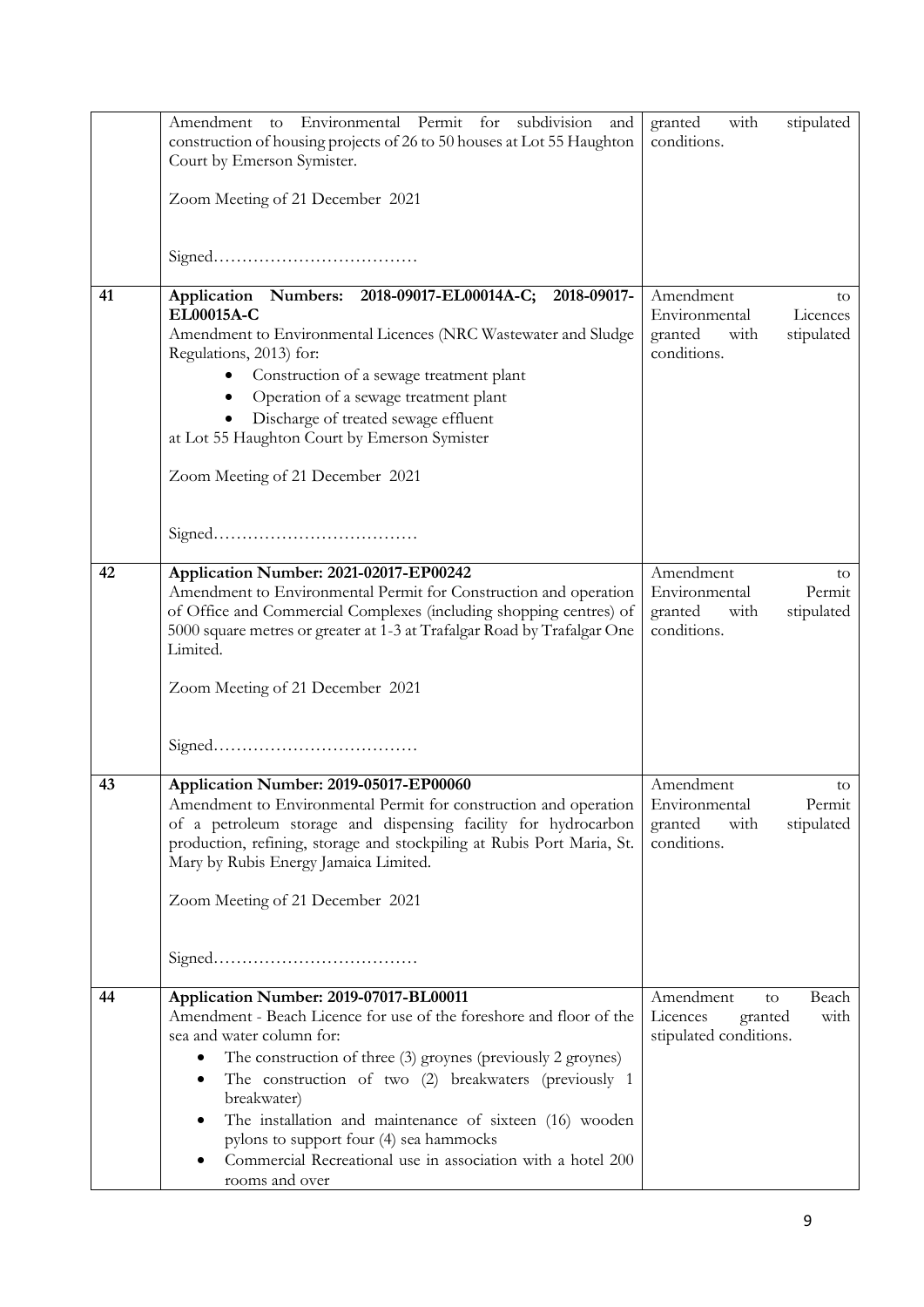|    | At Ocean Coral Spring Hotel (previously Felicitas Hotel), Coral Springs,<br>Trelawny by Felicitas Limited.                                                                                                                                                                                                                                                         |                                                      |
|----|--------------------------------------------------------------------------------------------------------------------------------------------------------------------------------------------------------------------------------------------------------------------------------------------------------------------------------------------------------------------|------------------------------------------------------|
|    | Zoom Meeting of 21 December 2021                                                                                                                                                                                                                                                                                                                                   |                                                      |
|    |                                                                                                                                                                                                                                                                                                                                                                    |                                                      |
| 45 | Application Number: 2021-05017-BL00037                                                                                                                                                                                                                                                                                                                             | Beach Licences granted with                          |
|    | BCA Beach Licences for use of the foreshore and floor of the sea and<br>water column for:<br>Installation and maintenance of an anchored raft (floating<br>platform)<br>Installation and maintenance of 30 moorings (boat moorings)<br>Installation and maintenance of 50 coral nursery anchors<br>Installation and maintenance of 20 moorings (marker buoys)<br>٠ | stipulated conditions.                               |
|    | Commercial recreational use<br>at Oracabessa Bay, St. Mary by Oracabessa Marine Trust.                                                                                                                                                                                                                                                                             |                                                      |
|    | Zoom Meeting of 21 December 2021                                                                                                                                                                                                                                                                                                                                   |                                                      |
|    |                                                                                                                                                                                                                                                                                                                                                                    |                                                      |
| 46 | Application Number: 2021-01017-BL00040<br>BCA Beach Licence for maintenance dredging of 1043m <sup>3</sup> of material<br>at JPS Rockfort Power Plant, Michael Manley Boulevard, Kingston by<br>Jamaica Public Service Company Limited.<br>Zoom Meeting of 21 December 2021                                                                                        | Beach Licence granted with<br>stipulated conditions. |
|    |                                                                                                                                                                                                                                                                                                                                                                    |                                                      |
| 47 | Application Number: 2021-08017-BL00039<br>BCA Beach Licence for use of the foreshore and floor of the sea for<br>recreational use for the construction and maintenance of two (2)<br>seawalls at Lot #12, Freeport, St James by Haresh Daswani.<br>Zoom Meeting of 21 December 2021                                                                                | Beach Licence granted with<br>stipulated conditions. |
|    |                                                                                                                                                                                                                                                                                                                                                                    |                                                      |
| 48 | Application Number: 2021-08017-BL00041<br>BCA Beach Licence for use of the foreshore and floor of the sea for a<br>groyne and jetty supported by nine (9) pylons at Lot #8, Marine Point,<br>St James by Sunil Vangani.                                                                                                                                            | Beach Licence granted with<br>stipulated conditions. |
|    | Zoom Meeting of 21 December 2021                                                                                                                                                                                                                                                                                                                                   |                                                      |
|    |                                                                                                                                                                                                                                                                                                                                                                    |                                                      |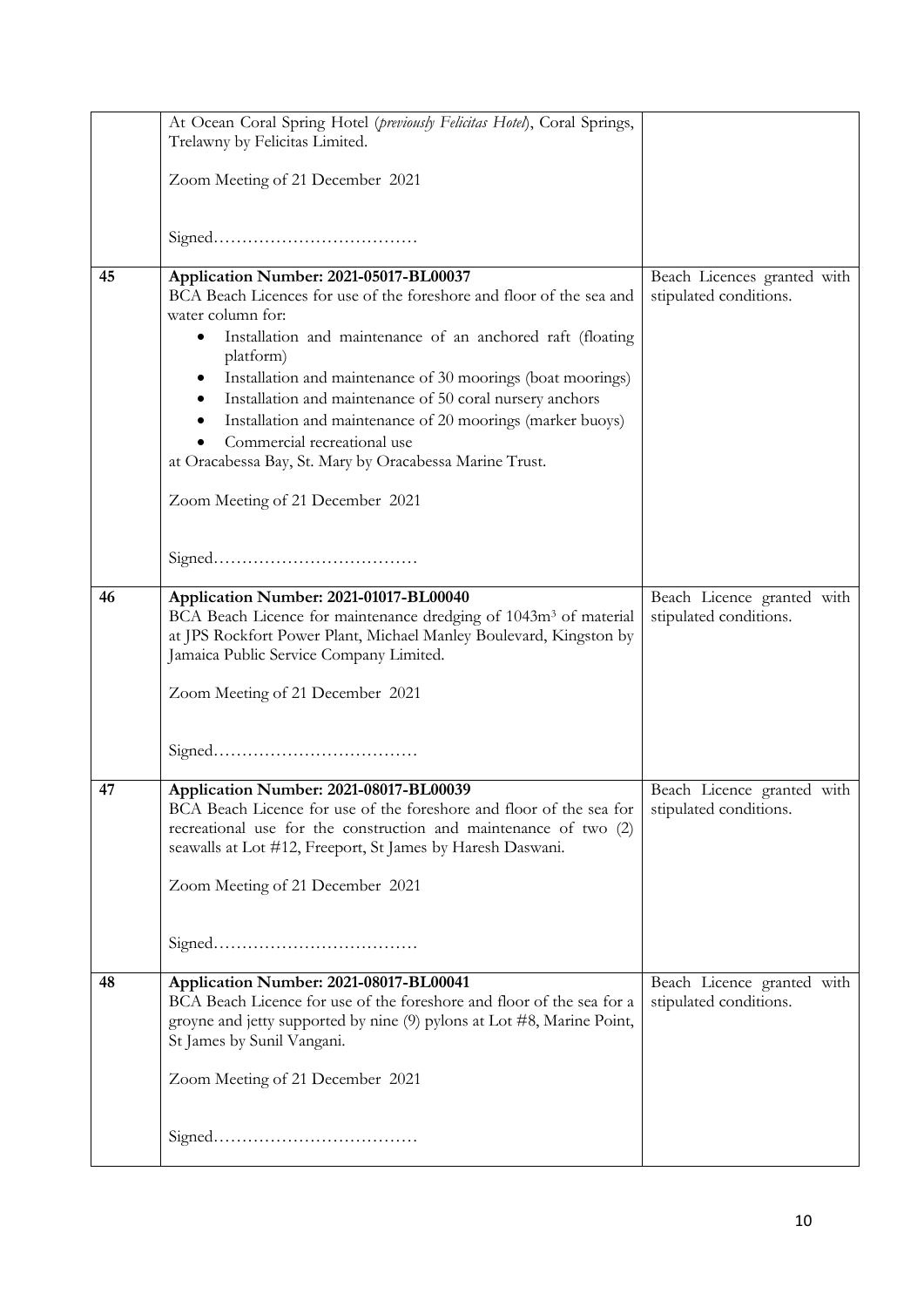| 49 | Application Number: 2021-02017-EP00264                                                                                            | Environmental<br>Permit                              |
|----|-----------------------------------------------------------------------------------------------------------------------------------|------------------------------------------------------|
|    | Environmental Permit for Construction and operation of office                                                                     | granted<br>with<br>stipulated                        |
|    | complex 5000 square metres and greater at 58 Half Way Tree Road,                                                                  | conditions.                                          |
|    | Kingston 10 (on Lot 8A) by SDS Architecture Limited for Stanley                                                                   |                                                      |
|    | Motors.                                                                                                                           |                                                      |
|    | Zoom Meeting of 21 December 2021                                                                                                  |                                                      |
|    |                                                                                                                                   |                                                      |
|    |                                                                                                                                   |                                                      |
|    |                                                                                                                                   |                                                      |
|    |                                                                                                                                   |                                                      |
| 50 | Application Number: 2020-02017-EP00091                                                                                            | Amendment<br>to                                      |
|    | Amendment – Environmental Permit for the Construction of office                                                                   | Environmental<br>Permit                              |
|    | and commercial complexes (including shopping centres) of 5,000                                                                    | granted<br>stipulated<br>with<br>conditions.         |
|    | square metres or greater for the proposed construction of a<br>Government Building (Parliament) at National Heroes Park, Kingston |                                                      |
|    | by Urban Development Corporation (UDC).                                                                                           |                                                      |
|    |                                                                                                                                   |                                                      |
|    | Zoom Meeting of 21 December 2021                                                                                                  |                                                      |
|    |                                                                                                                                   |                                                      |
|    |                                                                                                                                   |                                                      |
|    |                                                                                                                                   |                                                      |
| 51 | Application Number: 2021-02001-PB00828                                                                                            | Planning Permission granted                          |
|    | Detailed Planning Application for the proposed construction of a                                                                  | with stipulated conditions.                          |
|    | Government Building (Parliament) at National Heroes Park, Kingston                                                                |                                                      |
|    | by Urban Development Corporation (UDC).                                                                                           |                                                      |
|    |                                                                                                                                   |                                                      |
|    | Zoom Meeting of 21 December 2021                                                                                                  |                                                      |
|    |                                                                                                                                   |                                                      |
|    |                                                                                                                                   |                                                      |
|    |                                                                                                                                   |                                                      |
| 52 | Application Number: 2021-01017-EP00305                                                                                            | Environmental<br>Permit                              |
|    | Environmental Permit for the Construction and Operation of                                                                        | stipulated<br>granted<br>with                        |
|    | Petroleum Storage and Dispensing Facility at Lot 1 Harbour Head,                                                                  | conditions subject<br>to the                         |
|    | Kingston 17 by St. Thomas Aggregate and Rock Limited.                                                                             | favourable comments of the                           |
|    |                                                                                                                                   | National Land Agency and                             |
|    | Zoom Meeting of 21 December 2021                                                                                                  | National Works Agency.                               |
|    |                                                                                                                                   |                                                      |
|    |                                                                                                                                   |                                                      |
|    |                                                                                                                                   |                                                      |
| 53 | Application Number: 2021-02001-PB00896                                                                                            | Planning Permission granted                          |
|    | Planning Permission for the Construction and Operation of Petroleum                                                               | with stipulated conditions                           |
|    | Storage and Dispensing Facility at Lot 1 Harbour Head, Kingston 17                                                                | subject to the favourable                            |
|    | by St. Thomas Aggregate and Rock Limited.                                                                                         | comments of the National<br>Land Agency and National |
|    | Zoom Meeting of 21 December 2021                                                                                                  | Works Agency.                                        |
|    |                                                                                                                                   |                                                      |
|    |                                                                                                                                   |                                                      |
|    |                                                                                                                                   |                                                      |
|    |                                                                                                                                   |                                                      |
| 54 | Application Number: 2016-02017-EP00259                                                                                            | Environmental<br>Permit                              |
|    |                                                                                                                                   | granted<br>with<br>stipulated                        |
|    |                                                                                                                                   | conditions.                                          |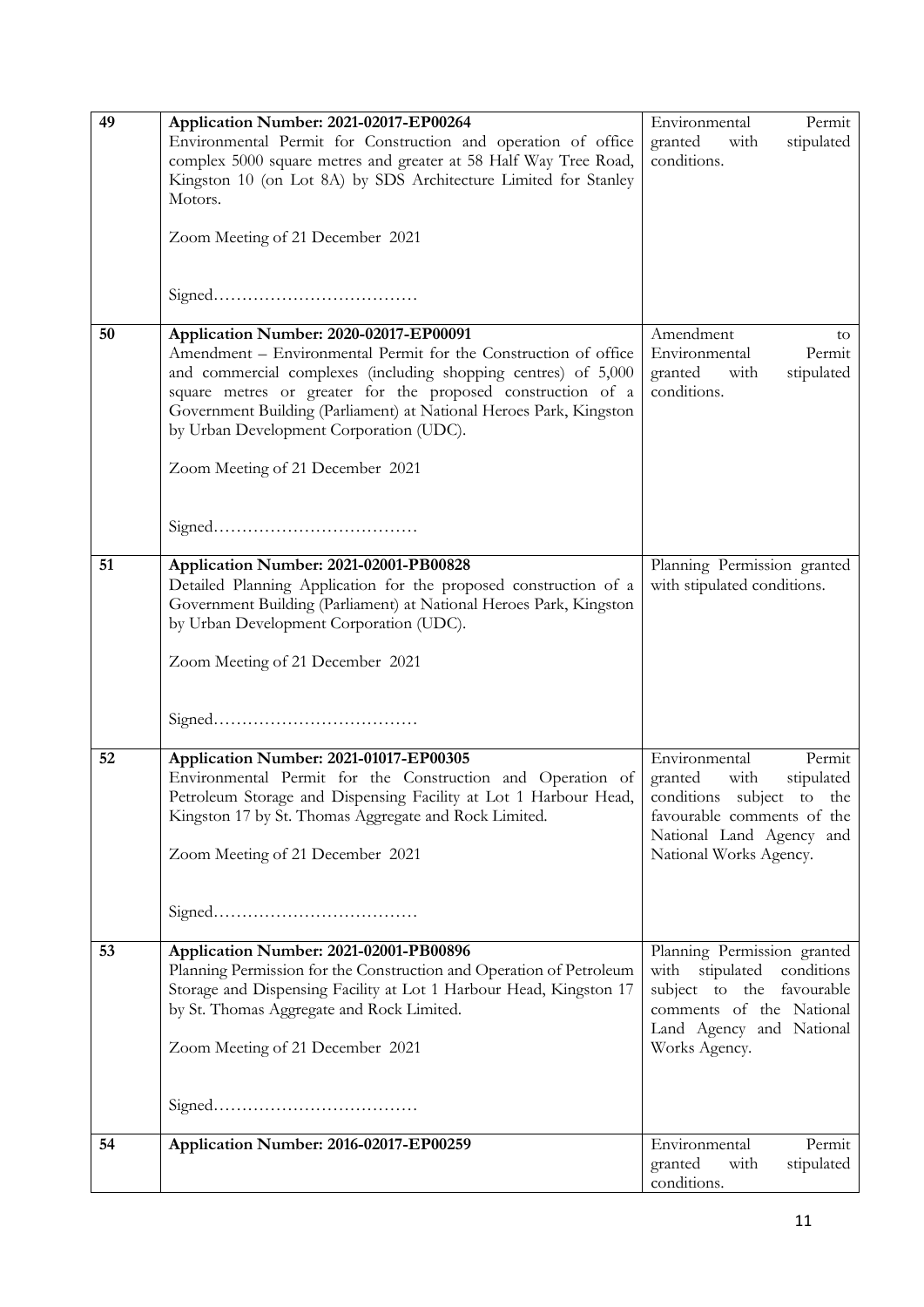|    | RENEWAL - Environmental Permit for the Storage of Scrap Metal at<br>113 Washington Boulevard, Kingston 20 by Jamaica Public Service<br>Company Limited.<br>Zoom Meeting of 21 December 2021                                                                                                                                                                                                                            |                                                                                            |
|----|------------------------------------------------------------------------------------------------------------------------------------------------------------------------------------------------------------------------------------------------------------------------------------------------------------------------------------------------------------------------------------------------------------------------|--------------------------------------------------------------------------------------------|
|    | ${\bf Signed.}\label{eq:1} \vspace{-0.1cm} \begin{minipage}[c]{0.9cm}{0.0cm} \begin{minipage}[c]{0.9cm}{0.0cm} \begin{minipage}[c]{0.9cm}{0.0cm} \begin{minipage}[c]{0.9cm}{0.0cm} \begin{minipage}[c]{0.9cm}{0.0cm} \end{minipage}[c]{0.0cm} \begin{minipage}[c]{0.9cm}{0.0cm} \begin{minipage}[c]{0.9cm}{0.0cm} \begin{minipage}[c]{0.9cm}{0.0cm} \end{minipage}[c]{0.0cm} \end{minipage} \end{minipage} \vspace{-0$ |                                                                                            |
| 55 | Application Number: 2015-08017-EP00222<br>Amendment to Environmental Permit for Construction and Operation<br>of a Hydrocarbon Production, Refining, Storage and Stockpiling<br>Facility at Freeport, Montego Bay, St. James by NFE North Holdings<br>Limited.                                                                                                                                                         | Amendment<br>to<br>Environmental<br>Permit<br>granted<br>stipulated<br>with<br>conditions. |
|    | Zoom Meeting of 21 December 2021                                                                                                                                                                                                                                                                                                                                                                                       |                                                                                            |
| 56 | Application Number: 2015-08017-EP00223<br>Amendment to Environmental Permit for Construction or installation<br>and operation of underground cables, gas lines or other such<br>infrastructure with a diameter of more than 10 cm for the transport of<br>gas, oil or chemicals at Freeport, Montego Bay, St. James by NFE<br>North Holdings Limited.<br>Zoom Meeting of 21 December 2021                              | Amendment<br>to<br>Environmental<br>Permit<br>granted<br>with<br>stipulated<br>conditions. |
|    |                                                                                                                                                                                                                                                                                                                                                                                                                        |                                                                                            |
| 57 | Application Number: 2015-08017-BL00104<br>Amendment to Beach Licence for installation of two (2) pipelines at<br>Freeport, Montego Bay, St. James by NFE North Holdings Limited.<br>Zoom Meeting of 21 December 2021                                                                                                                                                                                                   | Amendment to Beach Licence<br>granted<br>with<br>stipulated<br>conditions.                 |
|    |                                                                                                                                                                                                                                                                                                                                                                                                                        |                                                                                            |
| 58 | <b>Application Number:</b><br>Waiver for Hope Zoo<br>Zoom Meeting of 21 December 2021                                                                                                                                                                                                                                                                                                                                  | Waiver granted with stipulated<br>conditions.                                              |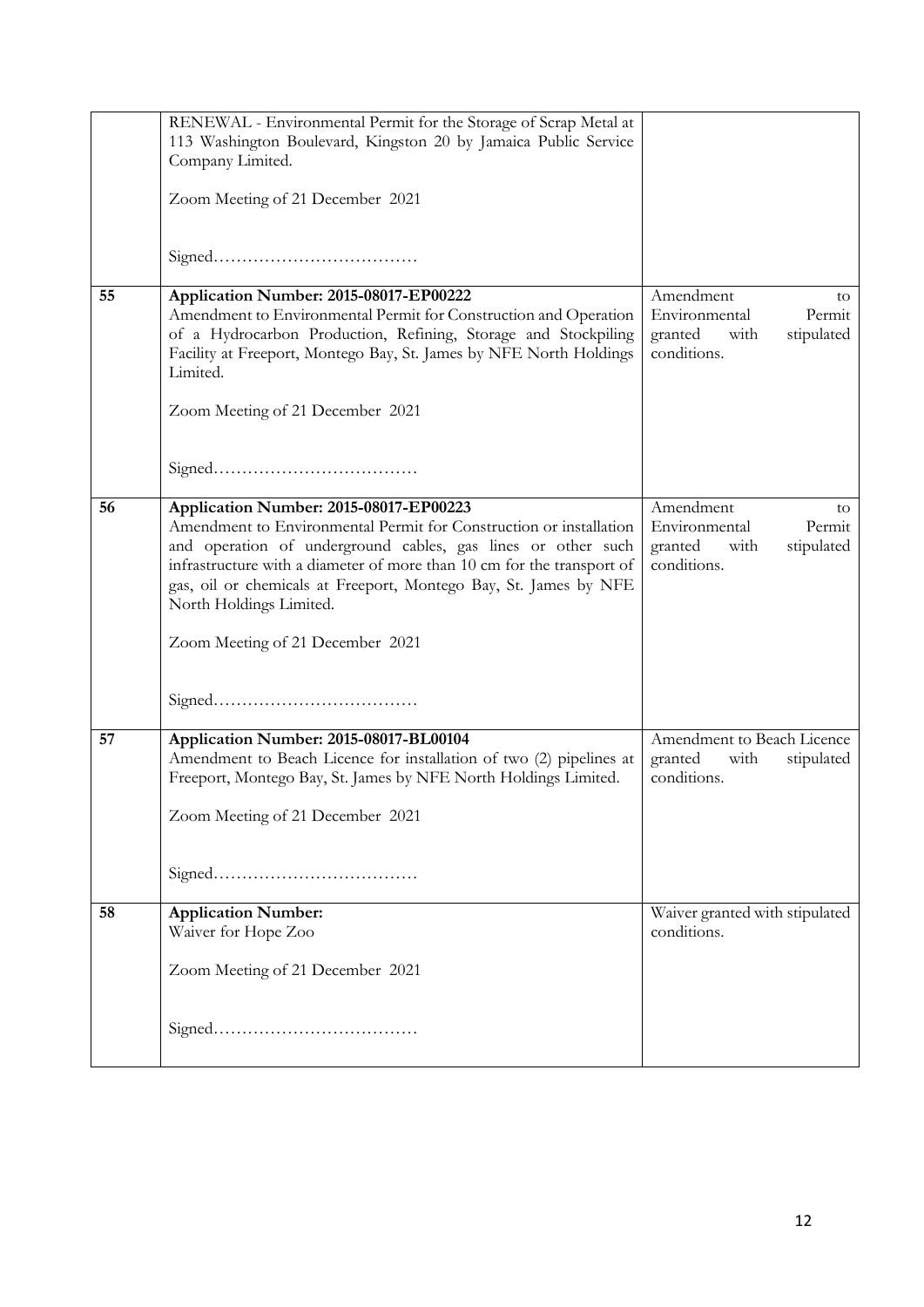| 59 | Application Number: 2021-10015-PB00072                                 | Planning<br>with<br>granted    |
|----|------------------------------------------------------------------------|--------------------------------|
|    | Planning permission for the addition of structures to an existing      | stipulated conditions.         |
|    | commercial development at Lots 6 & 7 Nehill, Westmoreland by           |                                |
|    | Marsha Clarke-Daley.                                                   |                                |
|    |                                                                        |                                |
|    | Zoom Meeting of 21 December 2021                                       |                                |
|    |                                                                        |                                |
|    |                                                                        |                                |
|    |                                                                        |                                |
|    |                                                                        |                                |
| 60 | Application Number: 2019-02001-PB00766                                 | Planning<br>granted<br>with    |
|    | Planning Permission for the Proposed Continuation of Use and           | stipulated conditions.         |
|    | Retention of and Addition to an existing single storey commercial      |                                |
|    | development at 19 East Road, Kingston 10 St. Andrew by Rudolph         |                                |
|    | Bond.                                                                  |                                |
|    |                                                                        |                                |
|    |                                                                        |                                |
|    | Zoom Meeting of 21 December 2021                                       |                                |
|    |                                                                        |                                |
|    |                                                                        |                                |
|    |                                                                        |                                |
|    |                                                                        |                                |
| 61 | Application Number: 2021-02001-PA00012                                 | Planning<br>with<br>granted    |
|    | Planning Permission for the Change of Use (residential to commercial), | stipulated conditions.         |
|    | Continuation of Use and Retention of Structure of a commercial         |                                |
|    | development (car dealership for sale or display for sale of motor      |                                |
|    | vehicle) at 222 Mountain View Avenue, St. Andrew by Dwight &           |                                |
|    | Donnet Morgan.                                                         |                                |
|    |                                                                        |                                |
|    | Zoom Meeting of 21 December 2021                                       |                                |
|    |                                                                        |                                |
|    |                                                                        |                                |
|    |                                                                        |                                |
|    |                                                                        |                                |
| 62 | Application Number: 2021-03017-EP00326                                 | Environmental<br>Permit        |
|    | Environmental Permit for River Training Works and Repair of Piers      | granted<br>with<br>stipulated  |
|    | on the Yallahs Bridge at Yallahs St, Thomas by National Works          | conditions.                    |
|    | Agency.                                                                |                                |
|    |                                                                        |                                |
|    | Zoom Meeting of 21 December 2021                                       |                                |
|    |                                                                        |                                |
|    |                                                                        |                                |
|    |                                                                        |                                |
|    |                                                                        |                                |
| 63 | <b>Application Number: 123P02</b>                                      | Renewal of Environmental       |
|    | RENEWAL - Environmental Permit for Construction and Operation          | Permit granted with stipulated |
|    | of Slaughterhouses and Abattoirs at Lot#1 Clarendon Park, Clarendon    | conditions.                    |
|    | by Juici Beef Limited.                                                 |                                |
|    |                                                                        |                                |
|    | Zoom Meeting of 21 December 2021                                       |                                |
|    |                                                                        |                                |
|    |                                                                        |                                |
|    |                                                                        |                                |
|    |                                                                        |                                |